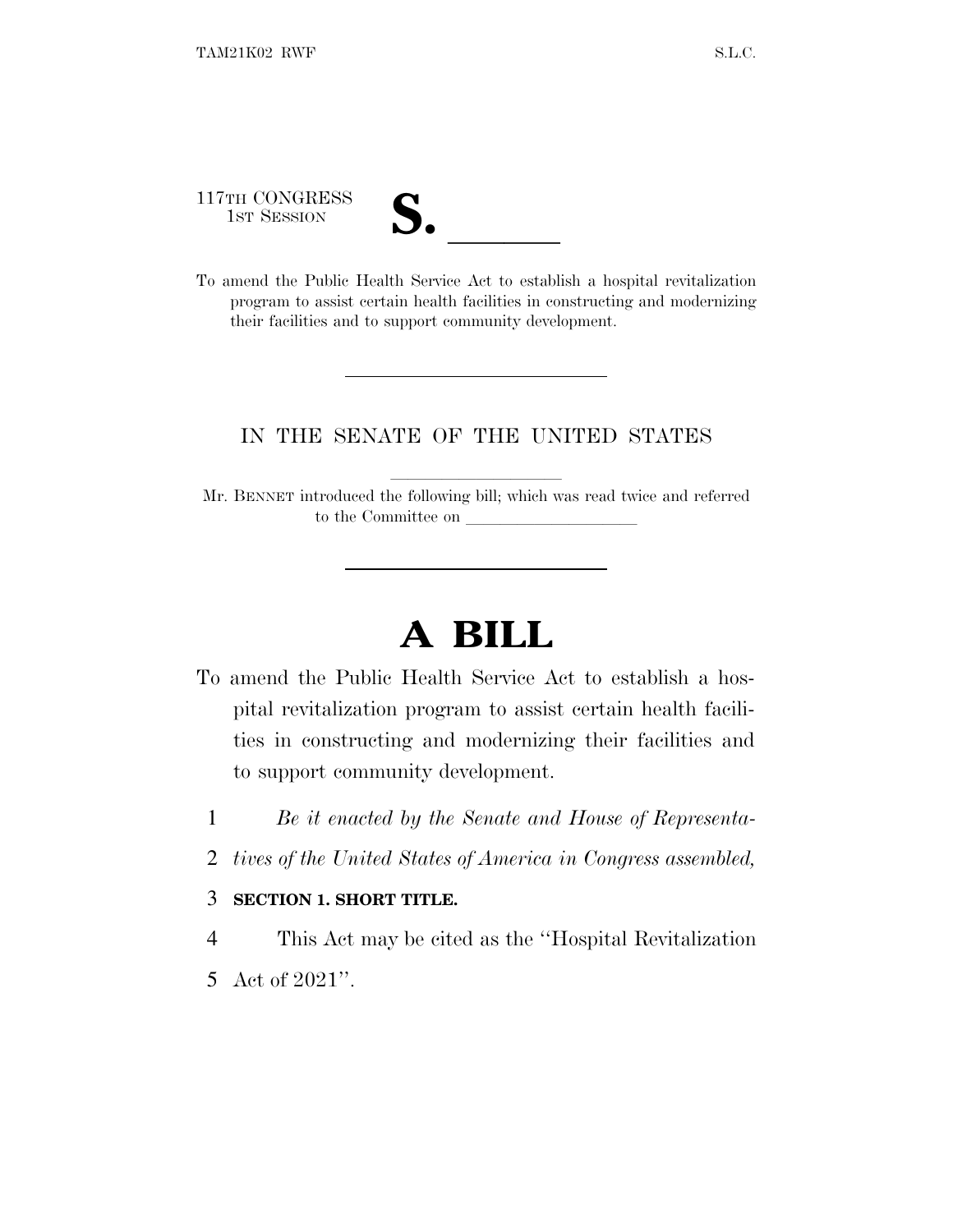### **SEC. 2. HOSPITAL REVITALIZATION PROGRAM.**

 Title VI of the Public Health Service Act (42 U.S.C. 291 et seq.) is amended by adding at the end the fol-lowing:

# **''PART E—HOSPITAL REVITALIZATION PROGRAM ''SEC. 651. ESTABLISHMENT OF HOSPITAL REVITALIZATION PROGRAM.**

 ''(a) I<sup>N</sup> GENERAL.—The Secretary shall award grants and loans to eligible hospitals for purposes of as- sisting such hospitals in constructing and modernizing their facilities, including rural health clinics, off-site out- patient departments, skilled nursing facilities, and other facilities not physically part of the eligible hospital build- ing, to increase capacity and better serve communities in need.

16 "(b) ELIGIBLE HOSPITALS.—

 $\frac{17}{2}$   $\frac{17}{2}$  IN GENERAL.—To be eligible to receive an award under this section, a hospital shall submit an application to the Secretary at such time, in such manner, and containing such information as the Sec- retary may require, including information to dem- onstrate that, based on available data for fiscal or calendar years 2017 through 2019, such hospital—  $\frac{4}{(A)}$  had less than \$50,000,000 in net pa-tient revenue or fewer than 50 beds (as re-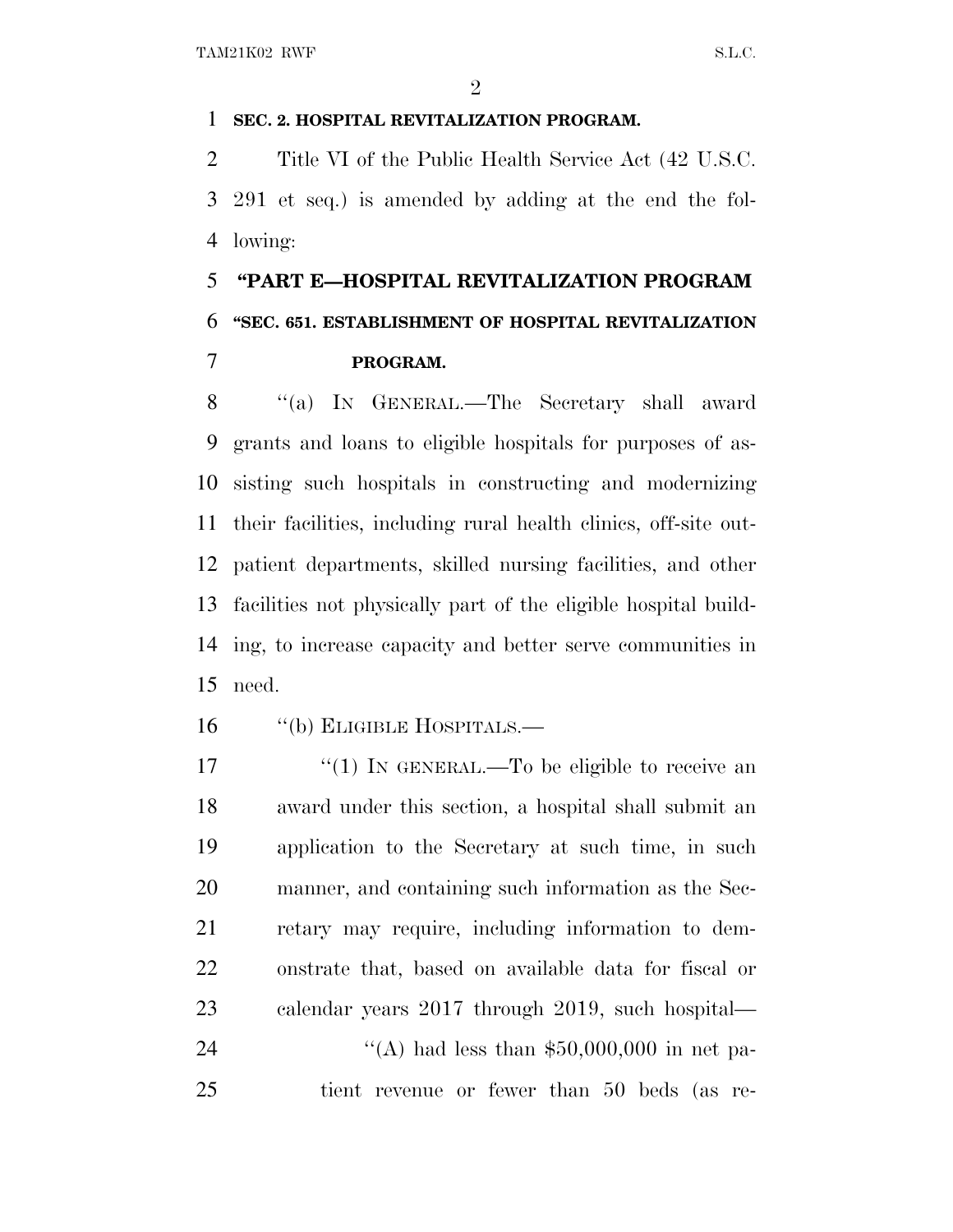| $\mathbf{1}$   | ported by the Health Care Cost and Informa-          |
|----------------|------------------------------------------------------|
| $\overline{2}$ | tion Reporting System);                              |
| 3              | "(B) had a negative total margin for at              |
| $\overline{4}$ | least 2 of the 3 fiscal years prior to fiscal year   |
| 5              | $2020$ ; and                                         |
| 6              | "(C) had a public payer mix percentage,              |
| 7              | for each of the 3 fiscal years prior to fiscal year  |
| 8              | $2020$ , that is at least 65 percent (at least 65    |
| 9              | percent of net patient revenue from the Medi-        |
| 10             | care program or Medicaid program).                   |
| 11             | "(2) PRIORITIZATION CRITERIA.—The<br>- Sec-          |
| 12             | retary shall develop prioritization criteria for the |
| 13             | grant and loans under subsection (d), including—     |
| 14             | $\lq\lq$ the year in which the hospital was          |
| 15             | built;                                               |
| 16             | $\lq\lq$ the physical state of the hospital;         |
| 17             | "(C) the average age-of-plant ratio (accu-           |
| 18             | mulated depreciation divided by annual depre-        |
| 19             | ciation expense);                                    |
| 20             | "(D) the level of the hospital's electronic          |
| 21             | health record implementation;                        |
| 22             | "(E) whether the hospital is located in a            |
| 23             | health professional shortage area (as defined in     |
| 24             | section $332(a)(1)(A)$ of the Public Health Serv-    |
| 25             | ice Act); and                                        |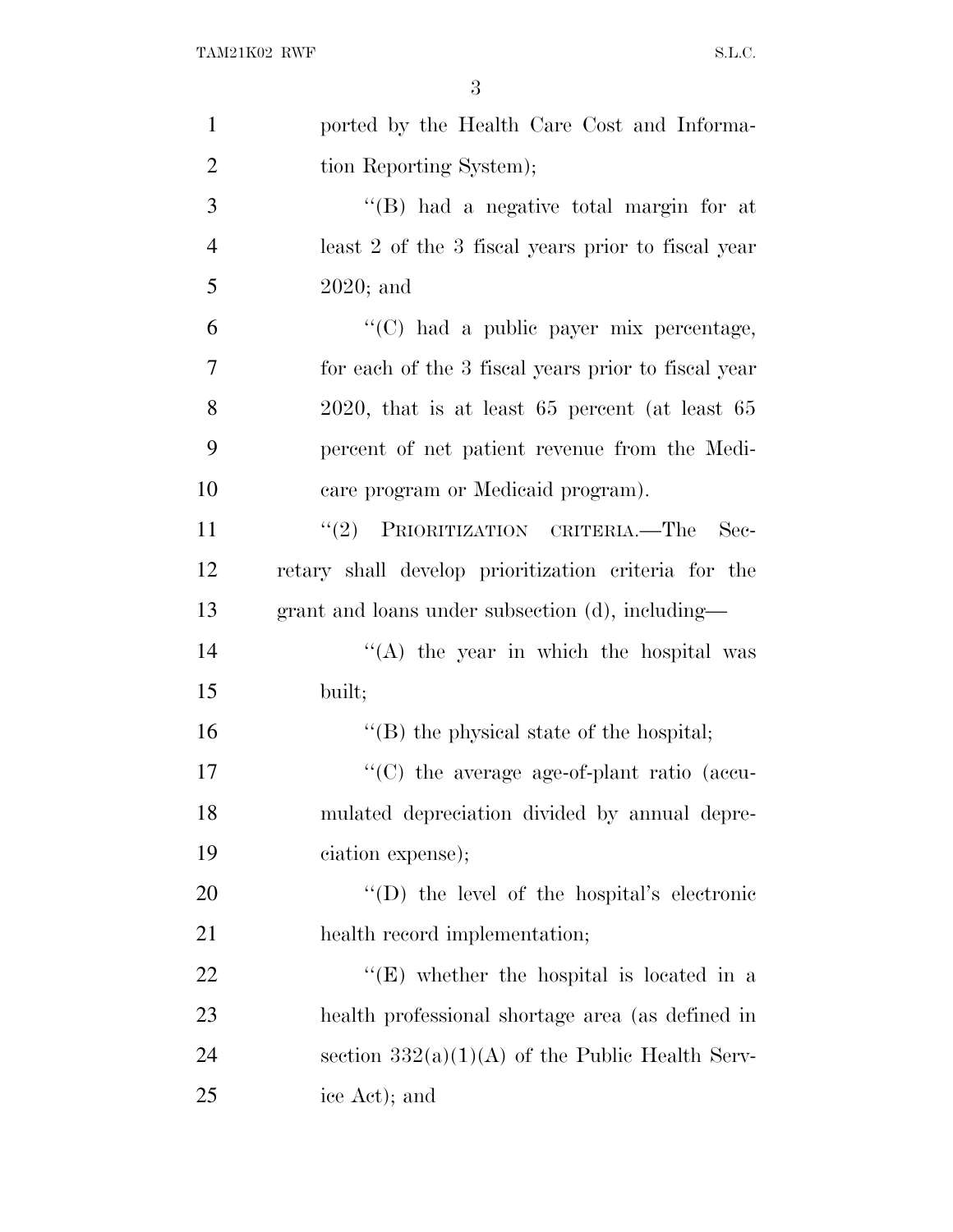1 ''(F) the level of, relative to the national or statewide average, individuals with income below 150 percent of the Federal poverty level in the area served by the hospital.

 ''(c) APPLICATION.—Each eligible hospital desiring an award under this section shall submit to the Secretary an application, at such time, in such manner, and con- taining such information to determine eligibility and prioritization required under subsection (b) and other in-formation as the Secretary may require, including—

11 ''(1) a community health needs assessment, which shall be made available on the websites of the hospital and the Department of Health and Human Services, that—

15 "(A) accounts for health equity through factors (like socioeconomic, racial, ethnic, sex- ual preference, gender identity, health insurance coverage, education level, and geography) that have an impact on the overall health of the pop-ulation;

21 "'(B) honors indigenous history and cur- rent presence with a land acknowledgment statement;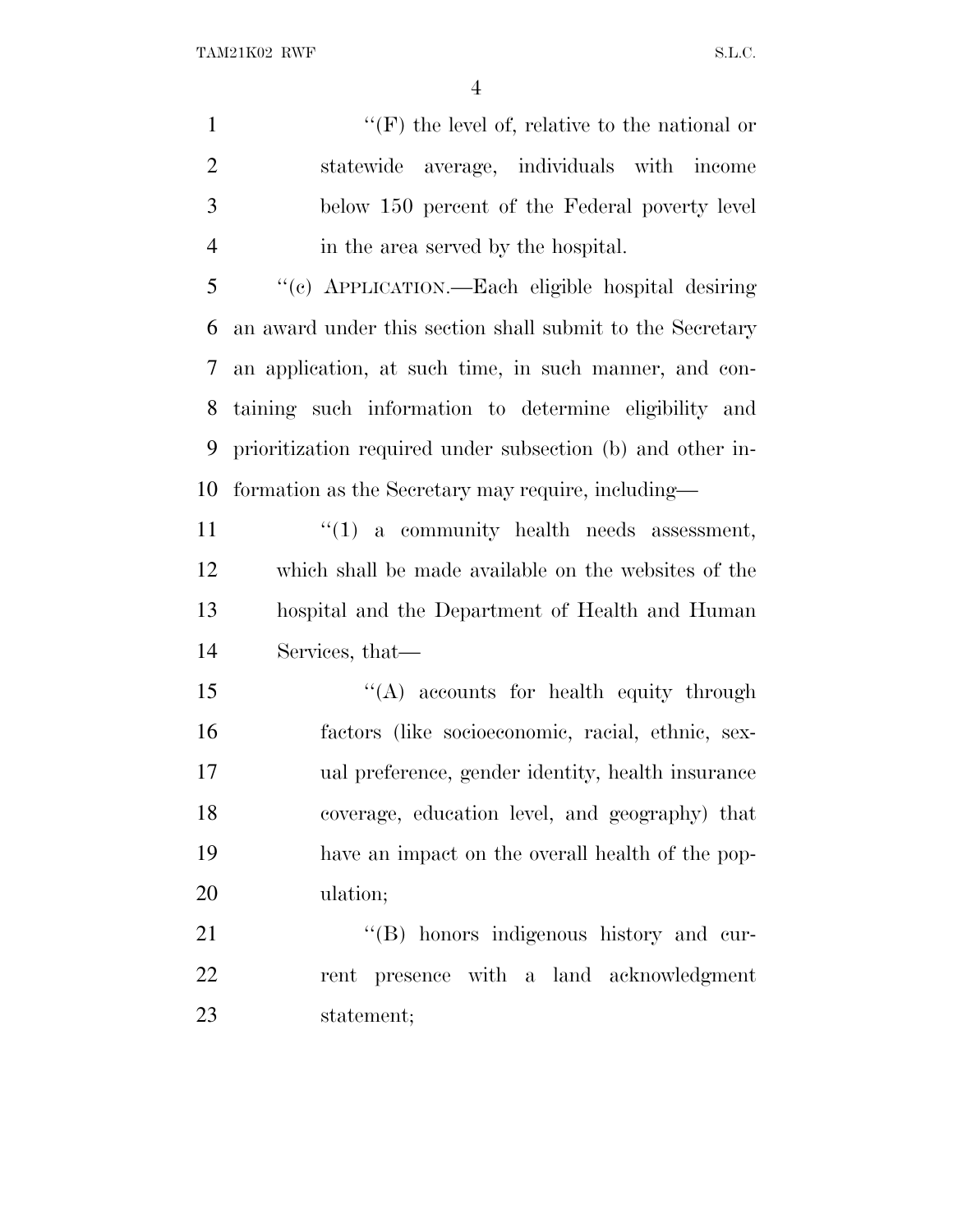| $\mathbf{1}$   | $\lq\lq$ continuous a projection for not less than |
|----------------|----------------------------------------------------|
| $\overline{2}$ | 5 years, and if possible for 10 years, with re-    |
| 3              | spect to-                                          |
| $\overline{4}$ | "(i) population and demographic                    |
| 5              | trends within the local community and re-          |
| 6              | gion;                                              |
| 7              | "(ii) current availability of, and pro-            |
| 8              | jected community need for-                         |
| 9              | "(I) inpatient hospital services;                  |
| 10             | outpatient and ambulatory services;                |
| 11             | "(II) diagnostic and lab services;                 |
| 12             | "(III) post-acute and community                    |
| 13             | services;                                          |
| 14             | "(IV) emergency medical serv-                      |
| 15             | ices;                                              |
| 16             | $\lq\lq(V)$ oral and dental care; and              |
| 17             | "(VI) preventive and population                    |
| 18             | health services;                                   |
| 19             | "(iii) current availability and pro-               |
| 20             | jected community need for Tribal or vet-           |
| 21             | eran health and wellness services; and             |
| 22             | "(iv) current availability and projected           |
| 23             | community need for non-clinical services,          |
| 24             | such as food support, housing assistance,          |
| 25             | transportation, linguistic, and other serv-        |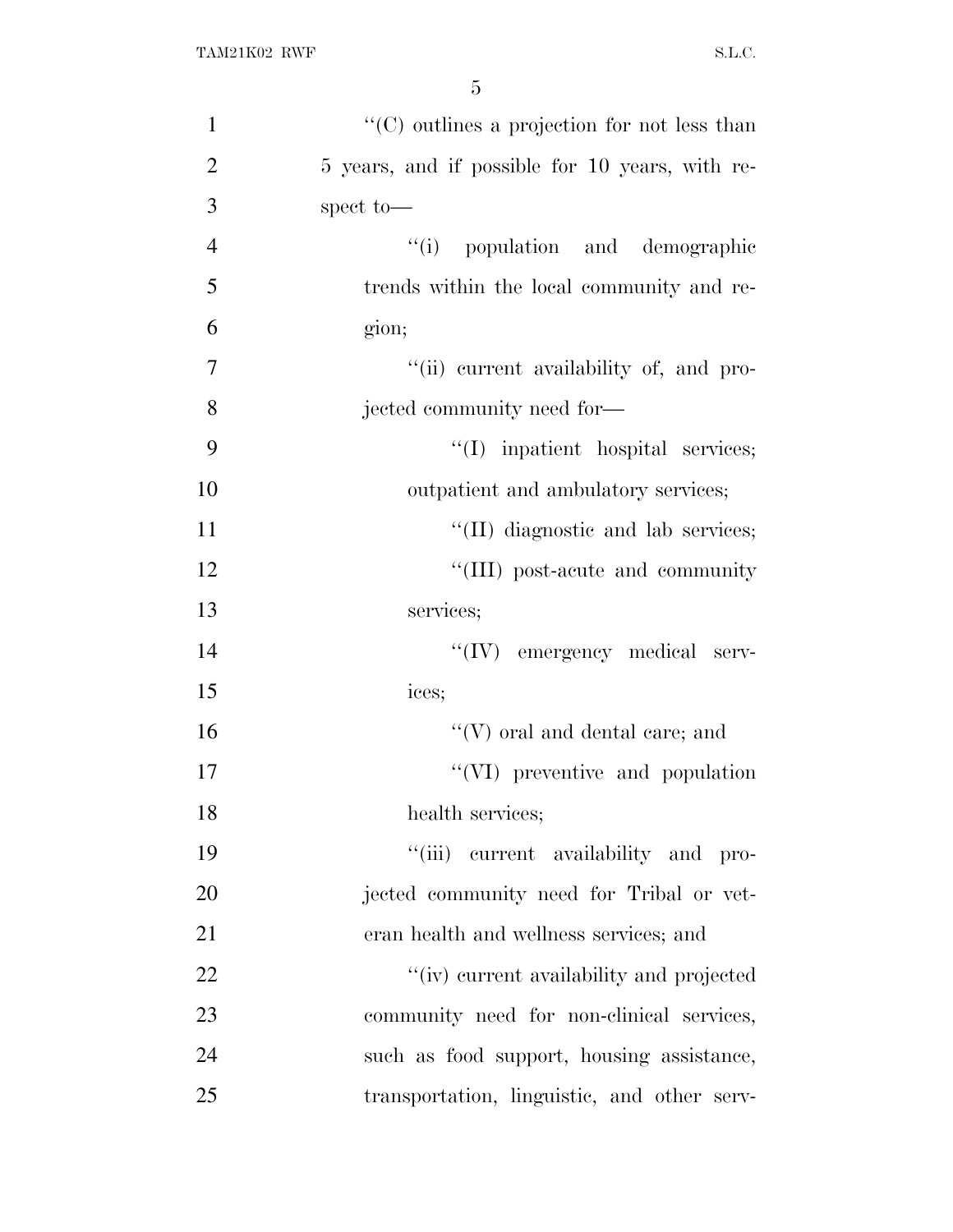| $\mathbf{1}$   | ices that impact the health care status of        |
|----------------|---------------------------------------------------|
| $\overline{2}$ | the impacted population;                          |
| 3              | $\lq\lq$ provides a statement outlining the       |
| $\overline{4}$ | overarching gap in local community or regional    |
| 5              | services;                                         |
| 6              | $\lq\lq(E)$ provides a statement that identifies  |
| 7              | the highest priority services that have the po-   |
| 8              | tential to improve overall health and wellness of |
| 9              | the local region; and                             |
| 10             | $\lq\lq(F)$ establishes a hospital transformation |
| 11             | plan that contains—                               |
| 12             | "(i) a process for consulting with rep-           |
| 13             | resentatives of the community's interests         |
| 14             | and input;                                        |
| 15             | "(ii) a list of community input sources           |
| 16             | representing the broad interests of the           |
| 17             | community, that is representative of indi-        |
| 18             | viduals who are medically underserved,            |
| 19             | low-income, or from minority populations          |
| 20             | and that may include representatives of           |
| 21             | local hospitals, physicians, allied health        |
| 22             | professionals, private and public payers,         |
| 23             | patients and consumers, Tribal representa-        |
| 24             | tives, and other relevant stakeholders, in-       |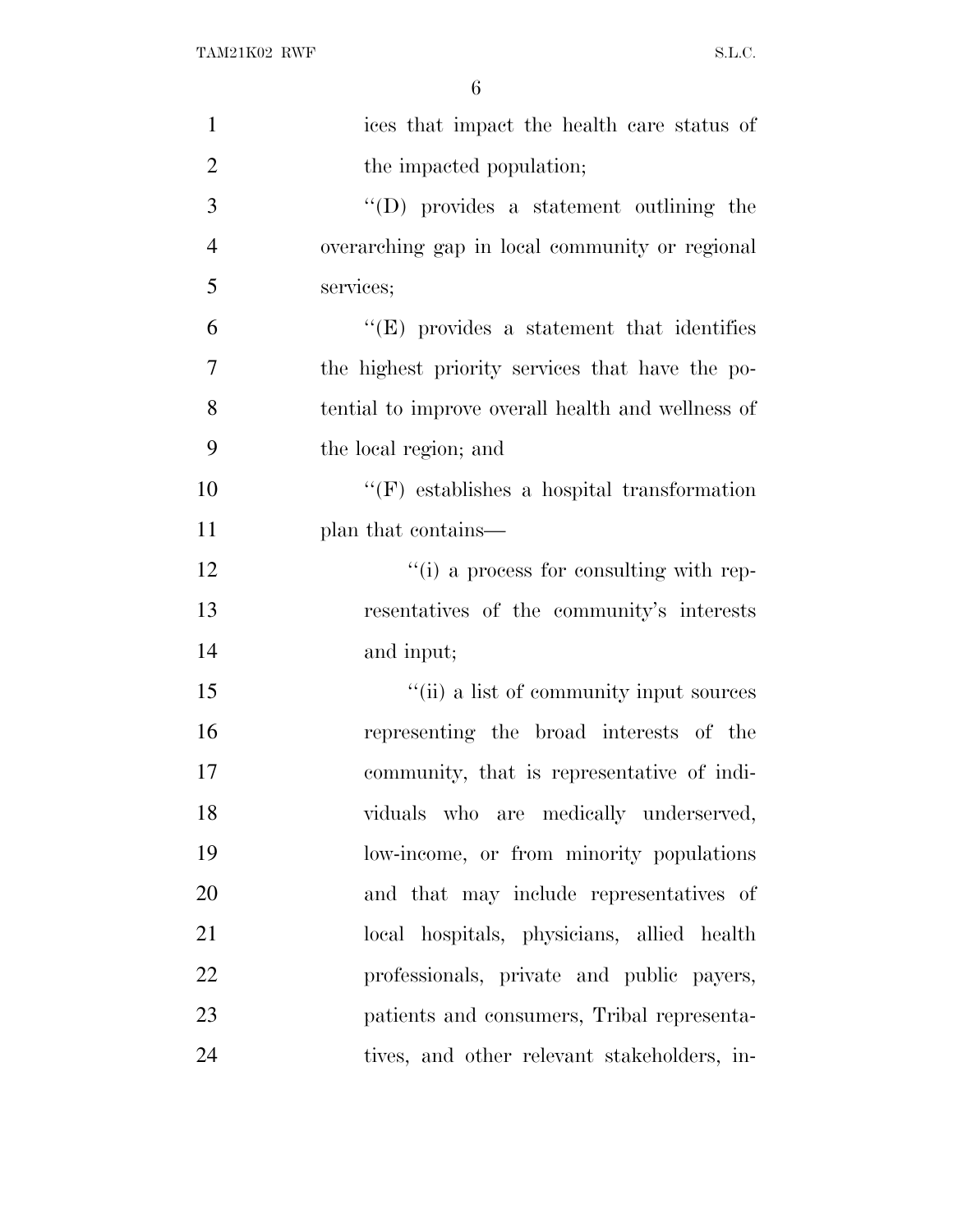| $\mathbf{1}$   | cluding local or regional social service or-  |
|----------------|-----------------------------------------------|
| $\overline{2}$ | ganizations; and                              |
| 3              | "(iii) an outline of goals and action         |
| $\overline{4}$ | steps for improving or maintaining access     |
| 5              | to care, strengthening quality of care, bet-  |
| 6              | ter coordinating care across the local or re- |
| 7              | gional health care delivery system, and ad-   |
| 8              | dressing other community needs or gaps        |
| 9              | identified in the needs assessment;           |
| 10             | $(2)$ a preliminary construction project plan |
| 11             | $that-$                                       |
| 12             | $\lq\lq$ outlines a project budget with costs |
| 13             | $of -$                                        |
| 14             | "(i) administrative and legal expenses;       |
| 15             | "(ii) land, structure, rights-of-way ap-      |
| 16             | praisals;                                     |
| 17             | "(iii) relocation expenses;                   |
| 18             | "(iv) architectural and engineering           |
| 19             | fees;                                         |
| 20             | $f'(v)$ inspection fees;                      |
| 21             | "(vi) site work (such as helipad equip-       |
| 22             | ment and telecommunication and data net-      |
| 23             | work upgrades);                               |
| 24             | "(vii) demolition and removal;                |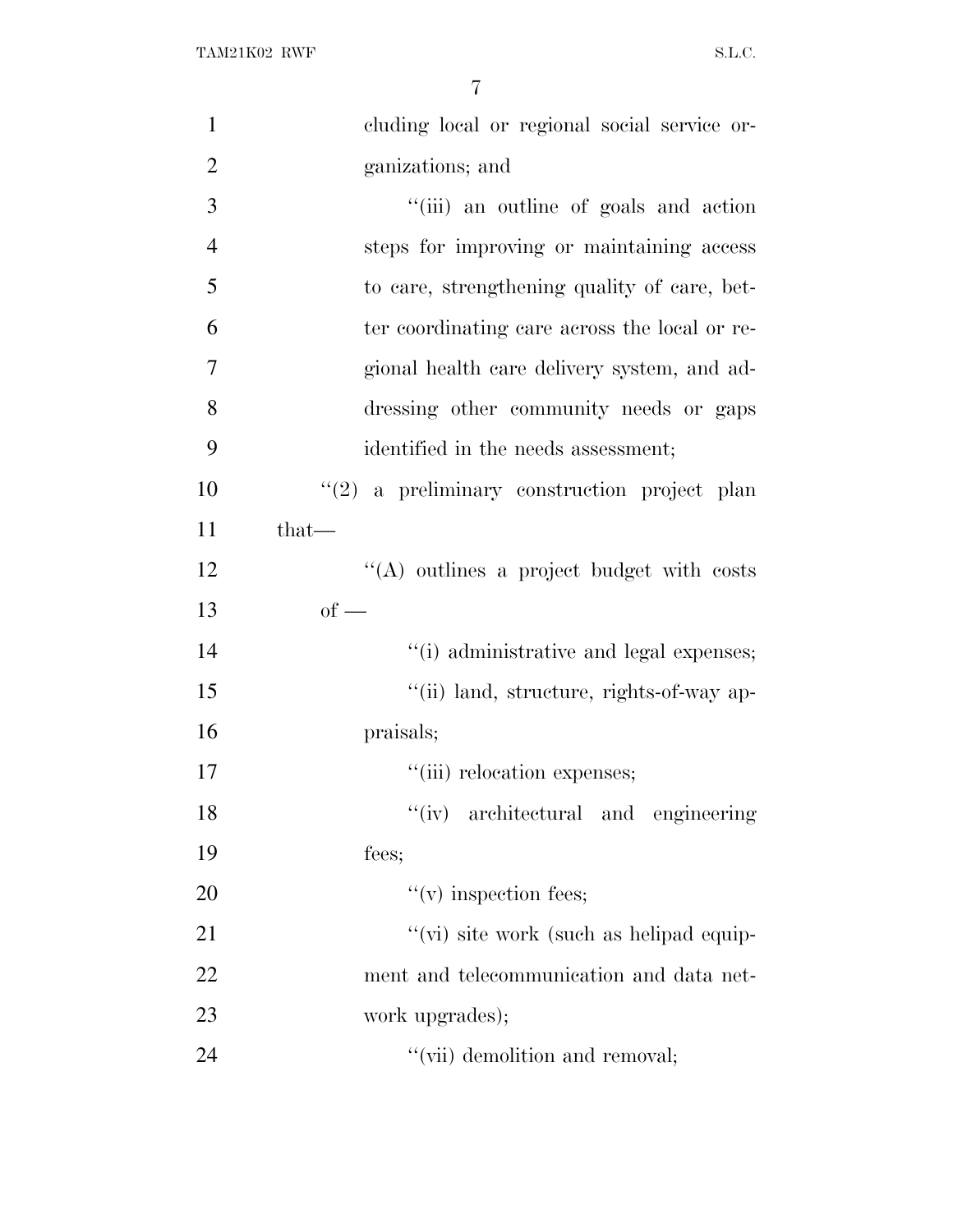| $\mathbf{1}$   | "(viii) equipment (such as medical                 |
|----------------|----------------------------------------------------|
| $\overline{2}$ | equipment and technology systems, fur-             |
| 3              | niture, kitchen and bathroom appliances,           |
| $\overline{4}$ | and signage); and                                  |
| 5              | "(ix) any other costs the Secretary de-            |
| 6              | termines appropriate; and                          |
| $\overline{7}$ | $\lq\lq$ (B) outlines the planned spaces with de-  |
| 8              | scriptions (including square footage and pur-      |
| 9              | pose), as the Secretary determines appropriate,    |
| 10             | which shall include—                               |
| 11             | "(i) care units or wards and the num-              |
| 12             | ber of expected beds in such areas;                |
| 13             | "(ii) diagnostic and treatment areas,              |
| 14             | including imaging areas, emergency de-             |
| 15             | partments, laboratories, and pharmacies;           |
| 16             | "(iii) administrative areas, including             |
| 17             | lobbies, office space, education areas; and        |
| 18             | "(iv) other types of spaces the Sec-               |
| 19             | retary determines appropriate;                     |
| 20             | $\lq(3)$ an energy plan for how the project ac-    |
| 21             | counts for energy resilience and efficiency; and   |
| 22             | $\lq(4)$ a report on the economic impact of the    |
| 23             | award on the area or region served, including an   |
| 24             | analysis of local labor market effects such as how |
| 25             | the hospital may help improve wages, household in- |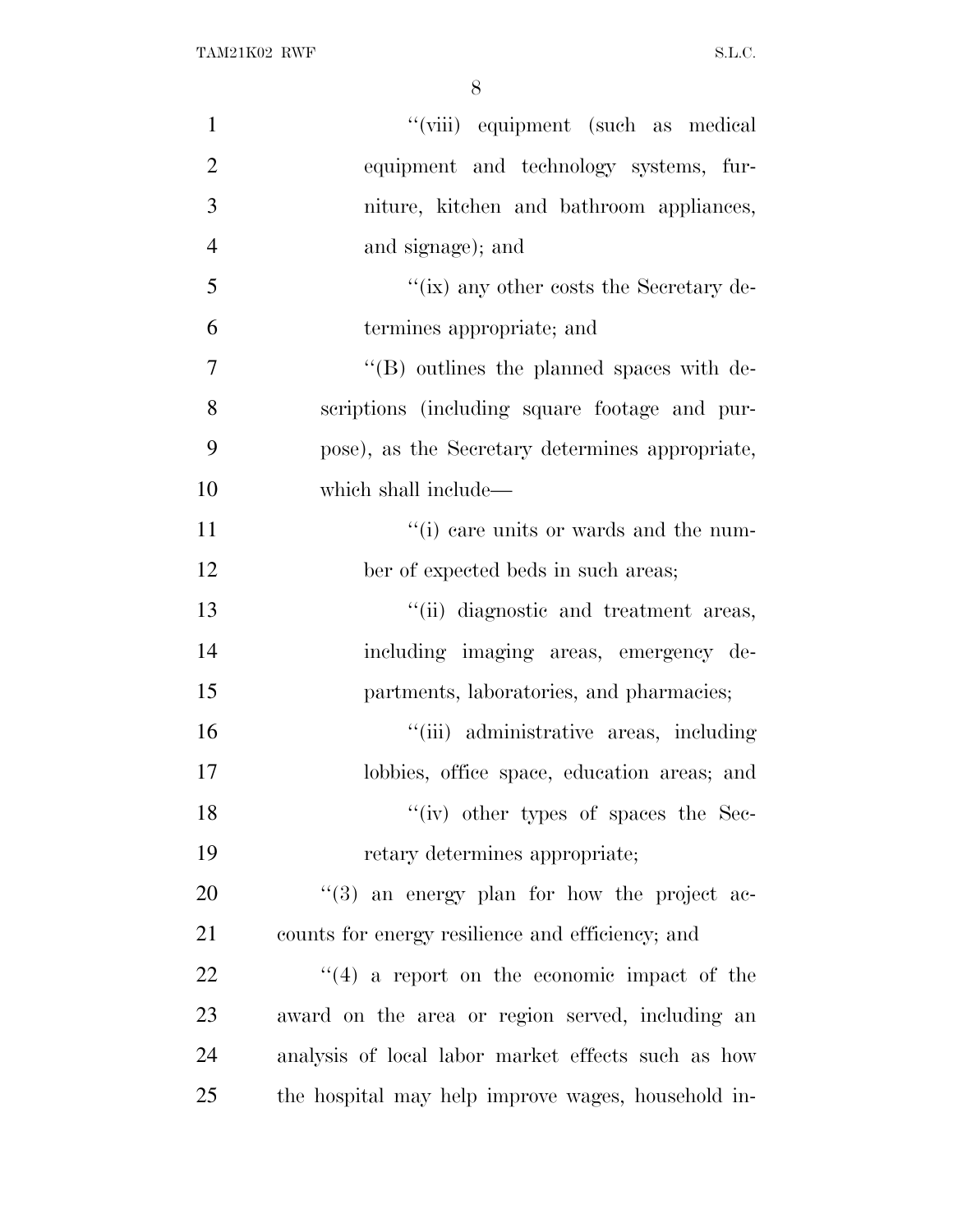TAM21K02 RWF S.L.C.

 comes, employment and unemployment rates, and meet labor demands and how the hospital may help improve wages in the area.

 ''(d) SAFE STRUCTURE WAIVER.—The Secretary may grant a waiver to eligible hospitals with respect to the timing of submissions of information required under paragraph (1), (3), or (4) of subsection (c), if the Sec- retary determines that the project to be carried out by the eligible hospital receiving such waiver should be expe-dited to ensure the safety of patients or workers.

11 "'(e) GRANT AND LOAN AMOUNTS.—

12 "(1) In GENERAL.—An award to an eligible hospital under this section shall be in an amount de- termined by the Secretary, based on the information submitted by the eligible hospital under subsection (e)(2). The total amount of such an award shall not exceed \$40,000,000, of which not more than 30 per- cent may be awarded as a grant, and any remaining amount may be awarded as a low interest loan.

20 "(2) NO EFFECT ON ELIGIBILITY FOR OTHER FUNDING.—Amounts received by an eligible hospital under this section shall have no effect on the hos- pital's eligibility for funding made available through other Federal programs, including any such funding